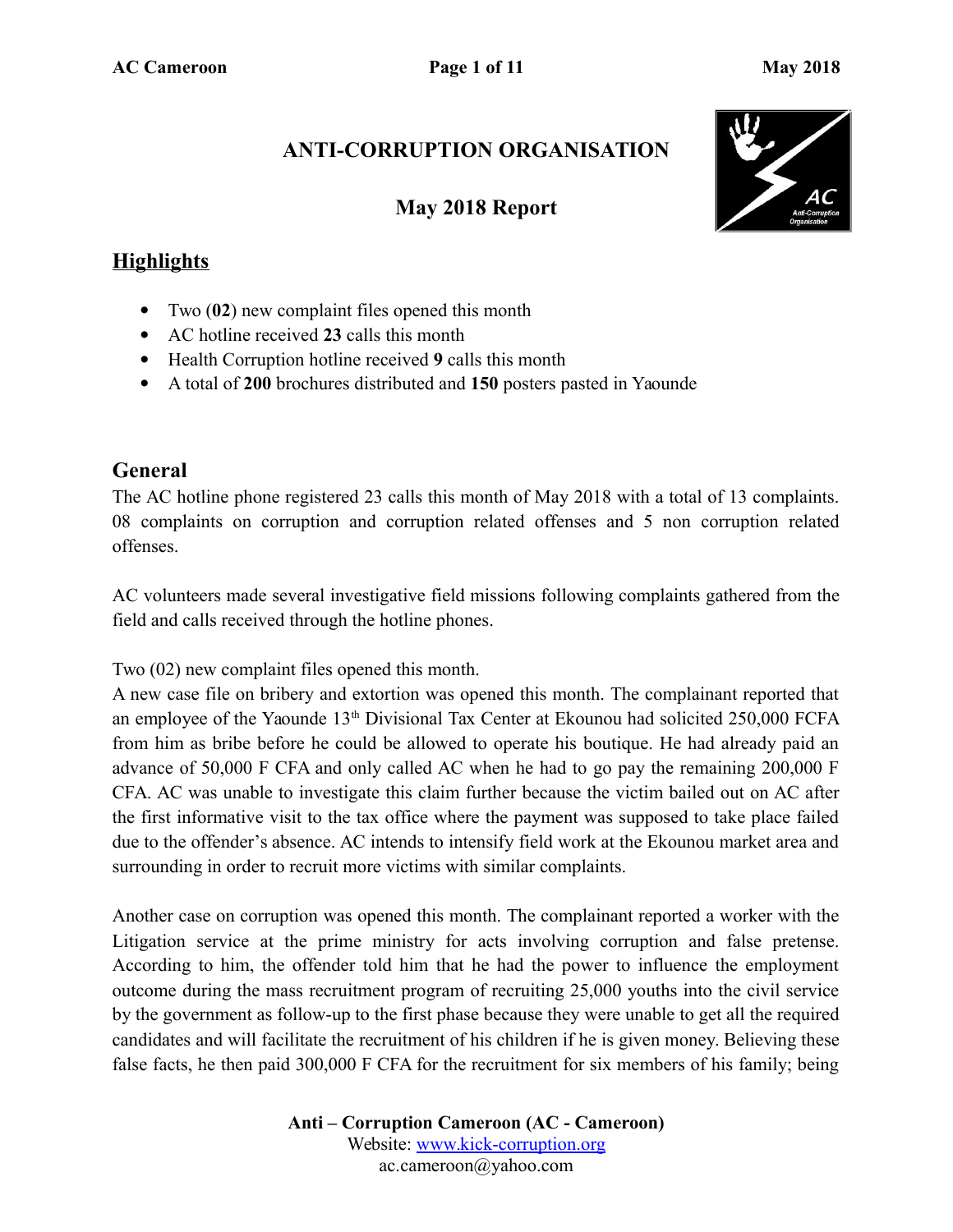50,000 F CFA for each child but none have been recruited since 2014. Investigations are ongoing.

The distribution of brochures and pasting of posters continued to be the major activity carried out this month in a bid to recruit more victims of corruption. 150 Posters were pasted and 200 brochures distributed in corruption hotspots like the Mfoundi market and surrounding and Essos market and surrounding.

Case follow-up continued this month as in the previous month of April continued on the corruption case involving many counts with about three hundred victims deposited at the court of First Instance in the month of August 2017. The lawyer, on the request of the president of the Court of Appeal, had also seized the services of the attorney general at the Court of Appeal in January 2018 with two copies of the case file as the competent service that has to transmit the case file to the president of the Appellate Court for the designation of the competent court and judge to hear the matter.

### **AC Hotline Phone**

The AC hotline phone received 23 calls this month of May 2018 registering eight (8) corruption and corruption related complaints and five non-corruption complaints. The calls have been analyzed and represented on charts as seen below;



Responsive calls this month of May 2018 represented 91% while 9% of callers' numbers were non-responsive.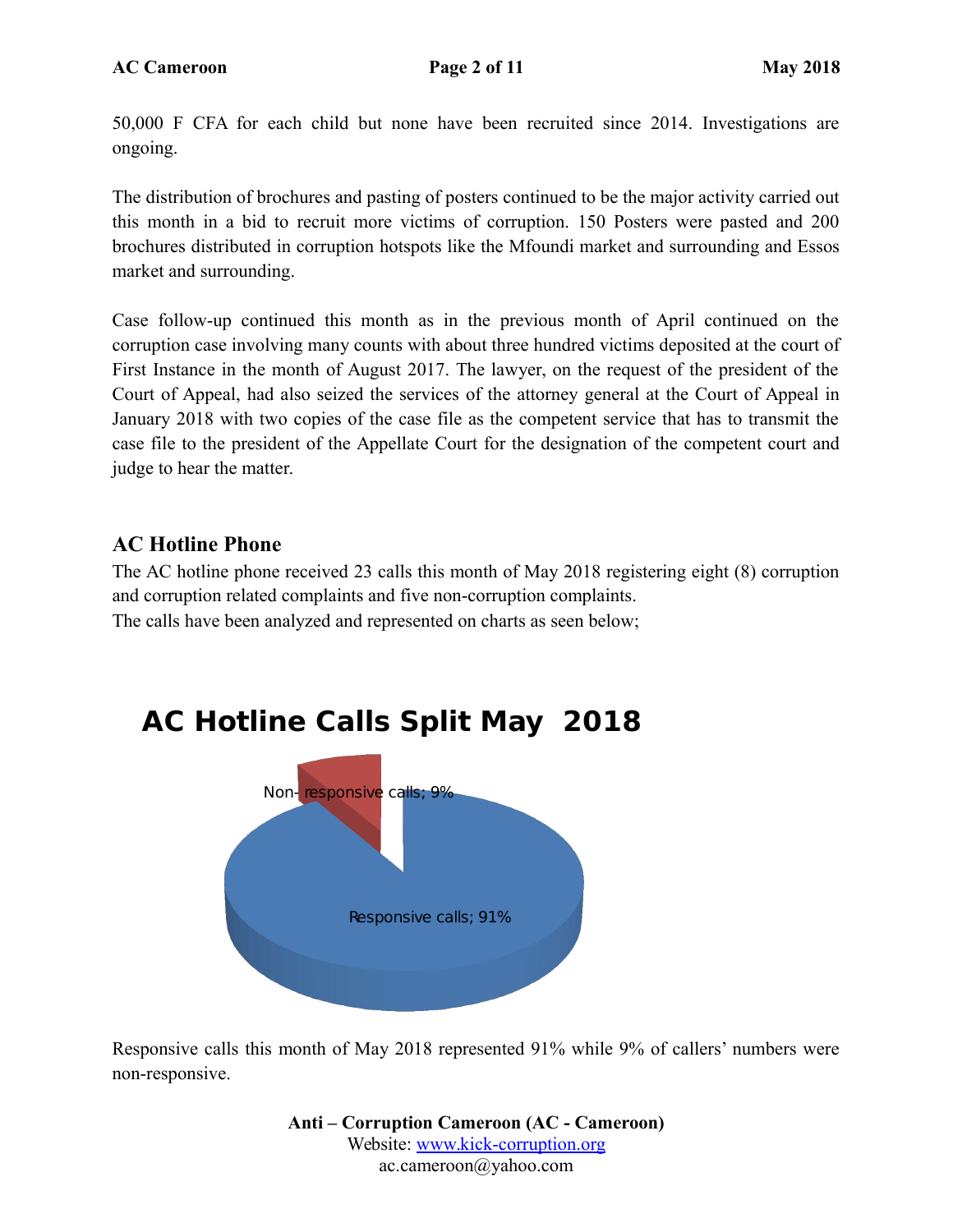# **AC Hotline Responsive Calls Split May 2018**



Of the responsive calls received this month, 62% of calls received represented callers who reported corruption and corruption related complaints and 38% had complaints not related to corruption to report.

# **AC Hotline Corruption Complaints May 2018**



As has been the trend with corruption complaints, complaints reporting bribery and corruption had the highest number representing 50% of total corruption complaints registered. Complaints on oppression and false pretense represented 13% each, while complaints on fraud and extortion represented 12% of total corruption complaints.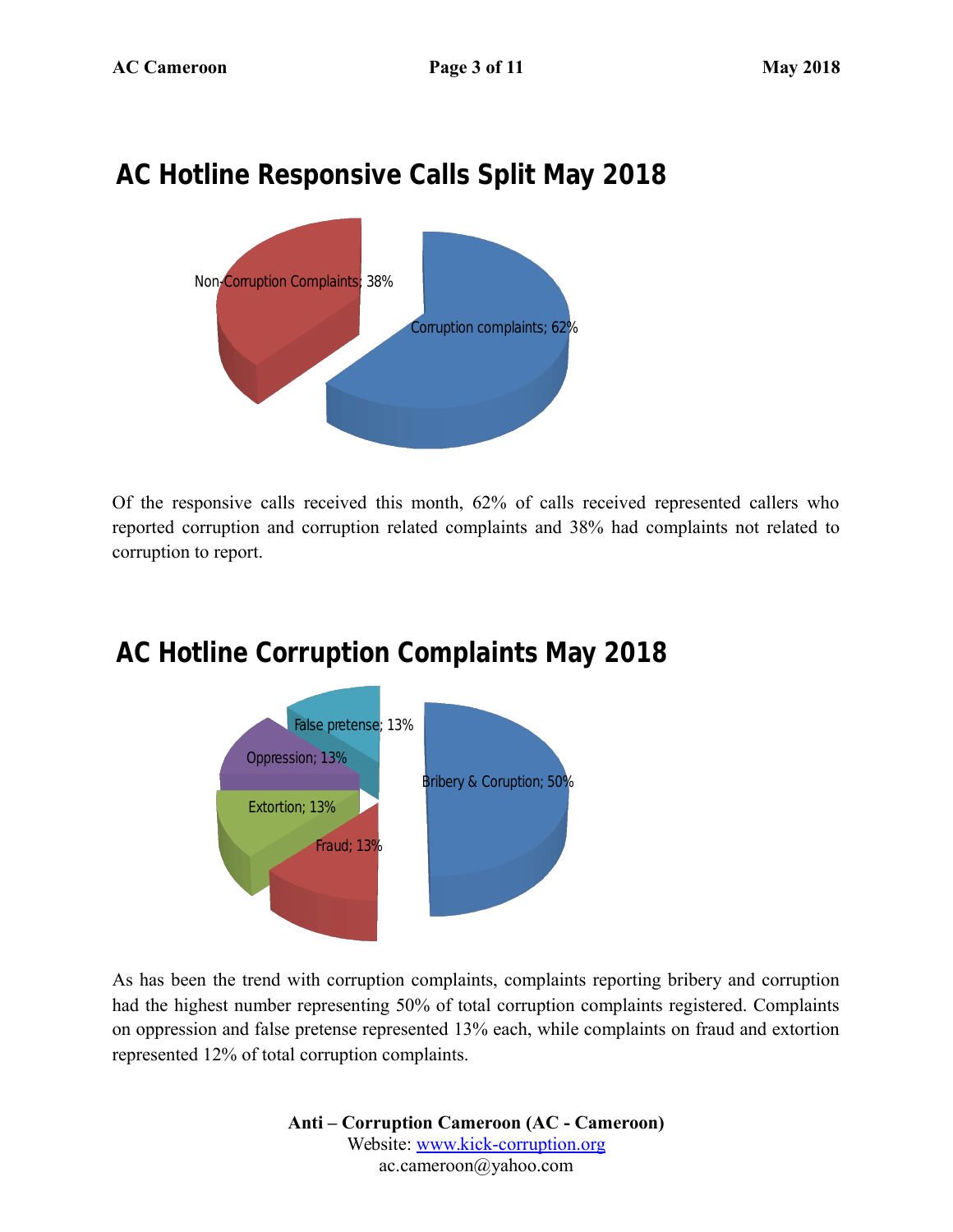# **AC Hotline Non Corruption Complaints May 2018**



This month of May 2018, complaints of insistent unpaid salaries were the highest non-corruption complaints registered representing 50% of total non-corruption complaints, followed by complaints of misrepresentation and false accusation with 17% each while complaints on false accusation was least with 16%.

### **Gender**



# **AC Hotline Gender Split May 2018**

90% of participants in calls were the male gender while the female gender made up only 10% of callers.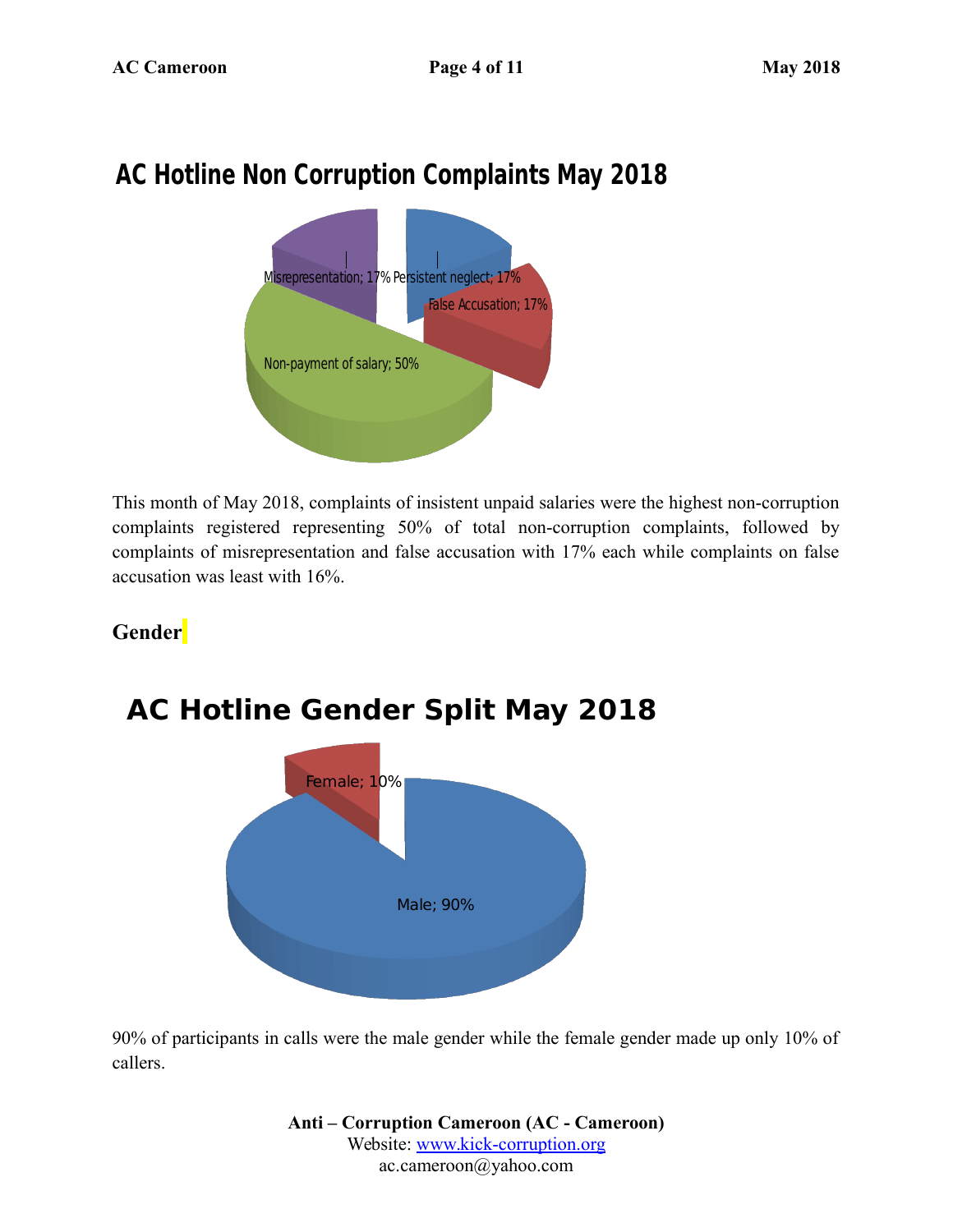#### **Age Range of Callers**

# **AC Hotline Age Range Split May 2018**



The adult age range participated with most calls representing 50% of total callers just like the previous month, the youth age range with 30% of calls while the elderly age range represented 20%, which is quite an increase compared to the previous months.

### **Regional Representation**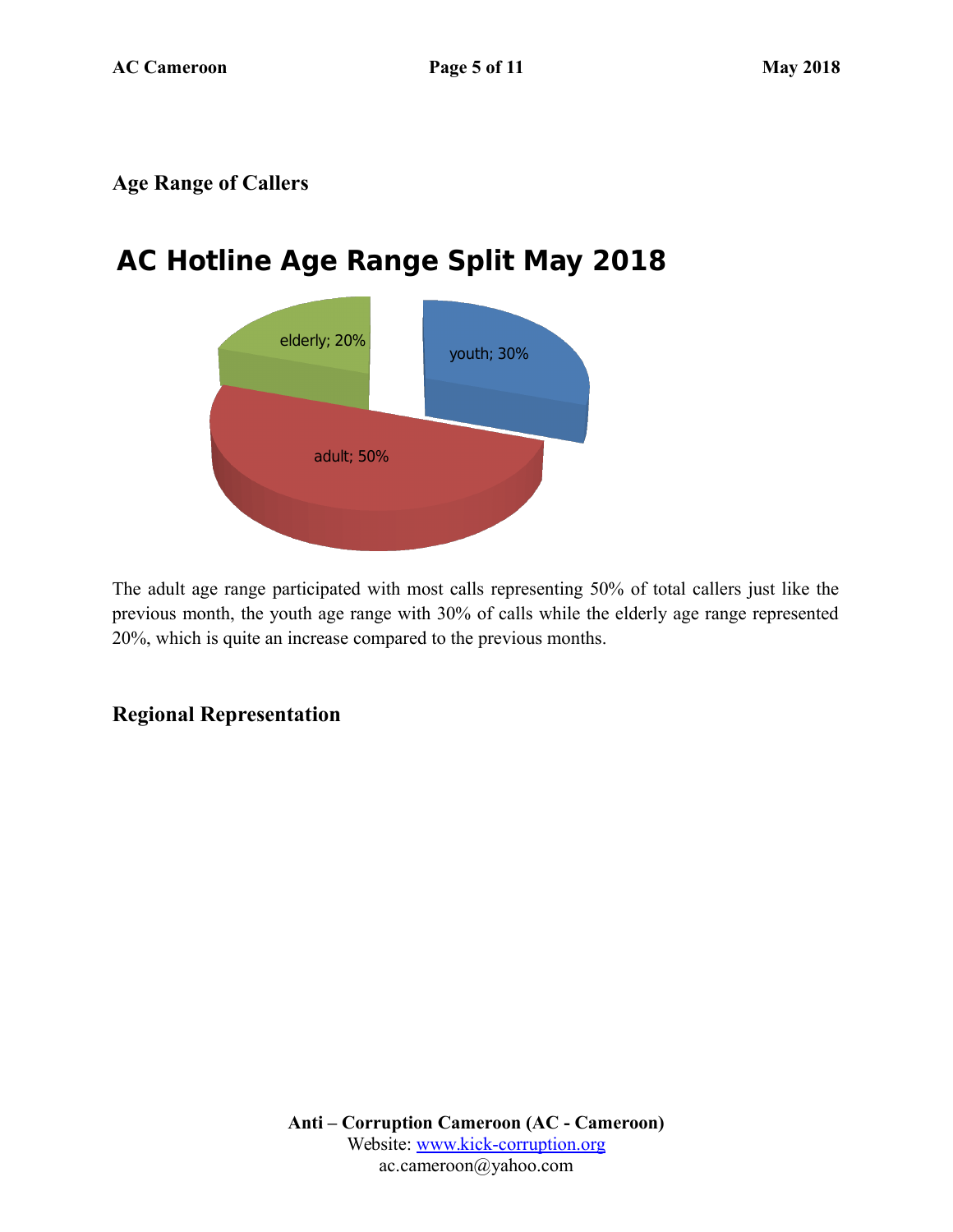

# **AC Hotline Regional Split May 2018**

Unlike the past months where more regions registered calls, only two regions were represented this month, the Centre region 67% of calls and the Littoral region with 33%.

#### **Investigations**

Investigations were carried out on a new complaint file opened this month on bribery and extortion. AC volunteer went down to the field to investigate and determine corruption in a transaction that will have been a *flagrante delicto* corruption case if the transaction had pushed through. According to the complainant, he had just opened a commercial store in the Ekounou neighborhood and was in the process of regularizing his paperwork. A worker at the Yaounde  $13<sup>th</sup>$ Divisional Tax Center at Ekounou who knew he had not yet declared his global tax returns for the business used the opportunity to extort money from him. He tried to explain to the offender that he has 15 days according to the tax policy to declare his tax returns and still had eight days to do so but the offender threatened that if he did not bring the 250,000 FCFA solicited, he will make sure his store is closed down.

The victim had already paid an advance of 50,000 F CFA of the 250,000 FCFA solicited when he called AC and was on his way to pay the outstanding 200,000 F CFA. The solicitor was not in the office during the proposed transaction time as he was on the field for other duties. The victim was advised to call the offender and reschedule the meeting for the next day and inform AC on time but the victim did not pick up calls when contacted by AC. This made it difficult for AC to investigate this complaint further because the victim bailed out on AC. AC is sure the victim decided to pay the amount solicited so as to operate his business without threats from the tax workers, and maybe in illegality. Nevertheless, AC intends to intensify field work at the Ekounou market area in order to recruit more victims with similar complaints.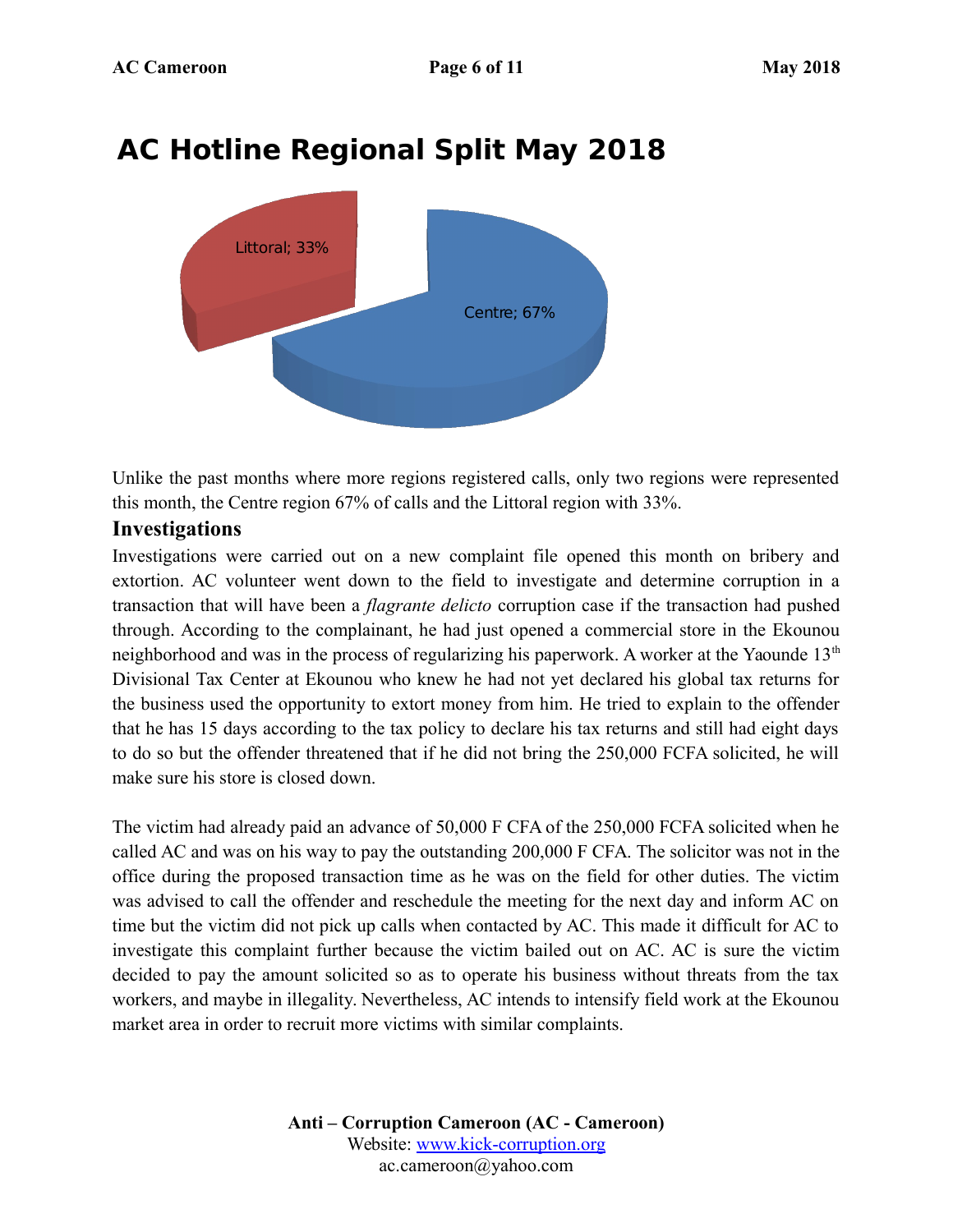Investigations were also carried out on a new complaint case on corruption opened this month. The complainant reported a worker with the Litigation service at the prime ministry for acts involving corruption and false pretense. According to him, the offender told him that he had the power to influence the employment outcome during the mass recruitment program of recruiting 25,000 youths into the civil service by the government as follow-up to the first phase because they were unable to get all the required candidates and will facilitate the recruitment of his children if he is given money. Believing these false facts, he then paid 300,000 F CFA for the recruitment for six members of his family; being 50,000 F CFA for each child but none have been recruited since 2014. Investigations are ongoing.

#### **Legal follow-up**

Legal case follow-up continued this month on the corruption case involving many counts with about three hundred victims deposited at the court of First Instance in the month of August 2017. The lawyer, on the request of the president of the Court of Appeal, had also seized the services of the attorney general at the Court of Appeal in January 2018 with two copies of the case file as the competent service that has to transmit the case file to the president of the Appellate Court for the designation of the competent court and judge to hear the matter.

#### **Health Corruption Hotline**

The Health Corruption hotline received 9 calls this month of May 2018, six of which were responsive calls while three were nonresponsive calls. No complaints were registered this month. Data from the calls has been analyzed as is represented on charts below.



# **Health Corruption Hotline Calls Split May 2018**

67% of calls received through the Health Corruption phone were responsive while 33% of calls were non responsive.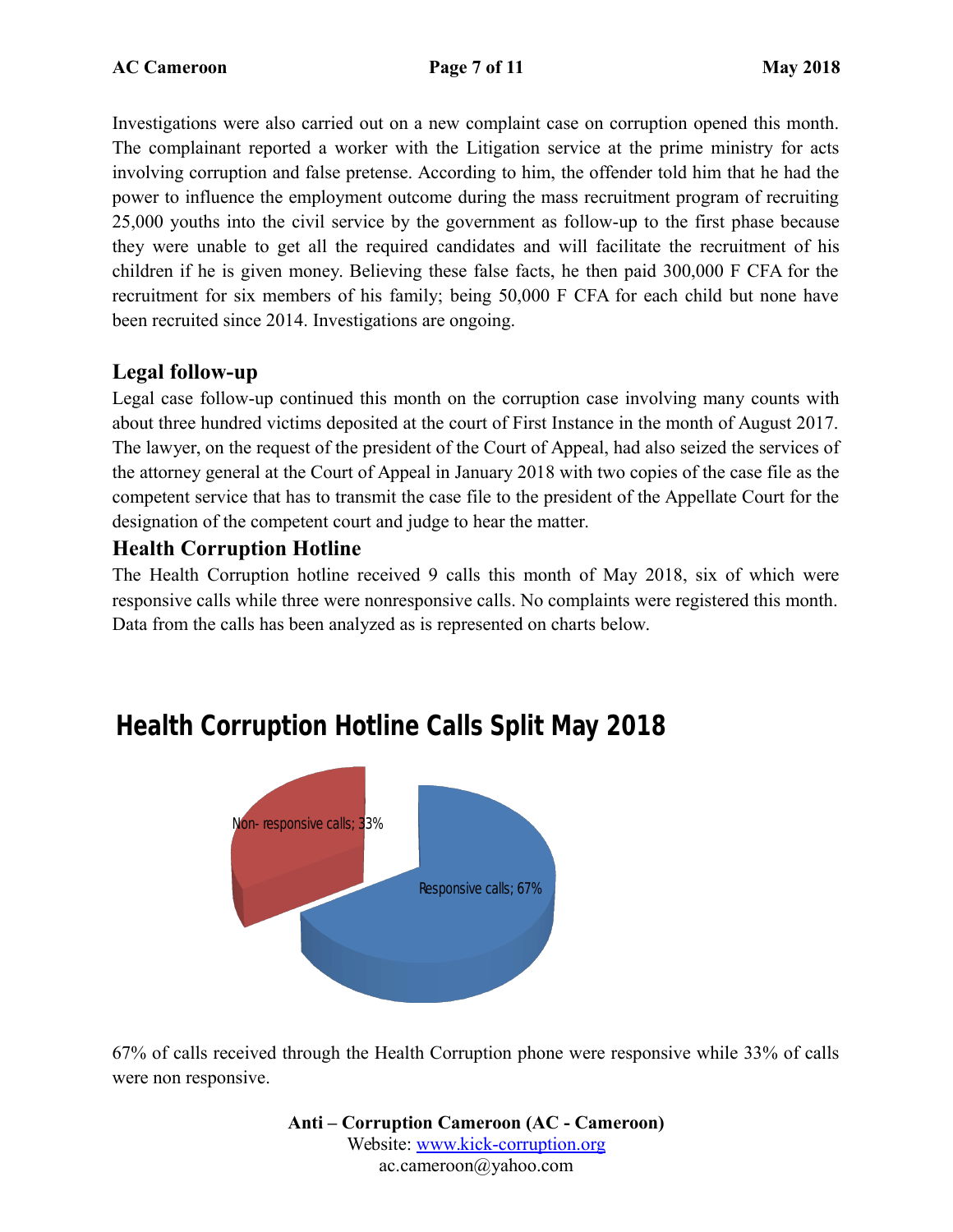#### **Gender**

# **Health Corruption Hotline Gender Split May 2018**



The female gender participated with 75% of total calls while the male gender with just 25% of calls.

### **Age Range of Callers**

### **Health Corruption Hotline Age-Range of Callers May 2018**



This month of May 2018, the youth and the adult age ranges both participated with 50% of calls each while the elderly age range did not participate in calls.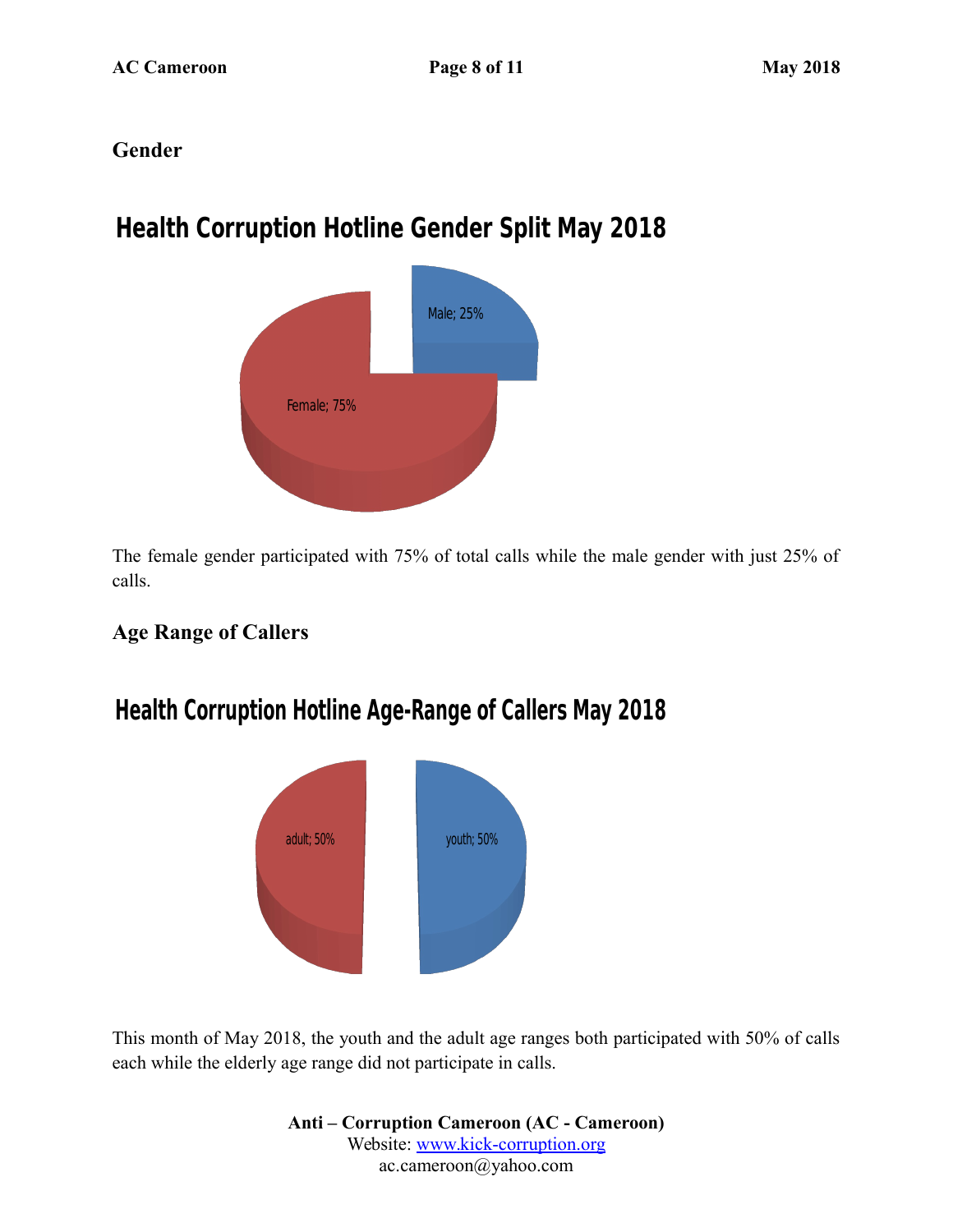### **Regional Representation**

# **Health Corruption Hotline Regional Representation May 2018**



This month of May 2018, the Adamawa region had the highest number of calls representing 50% of total calls, while the Littoral region and the Centre regions had 25% of calls each.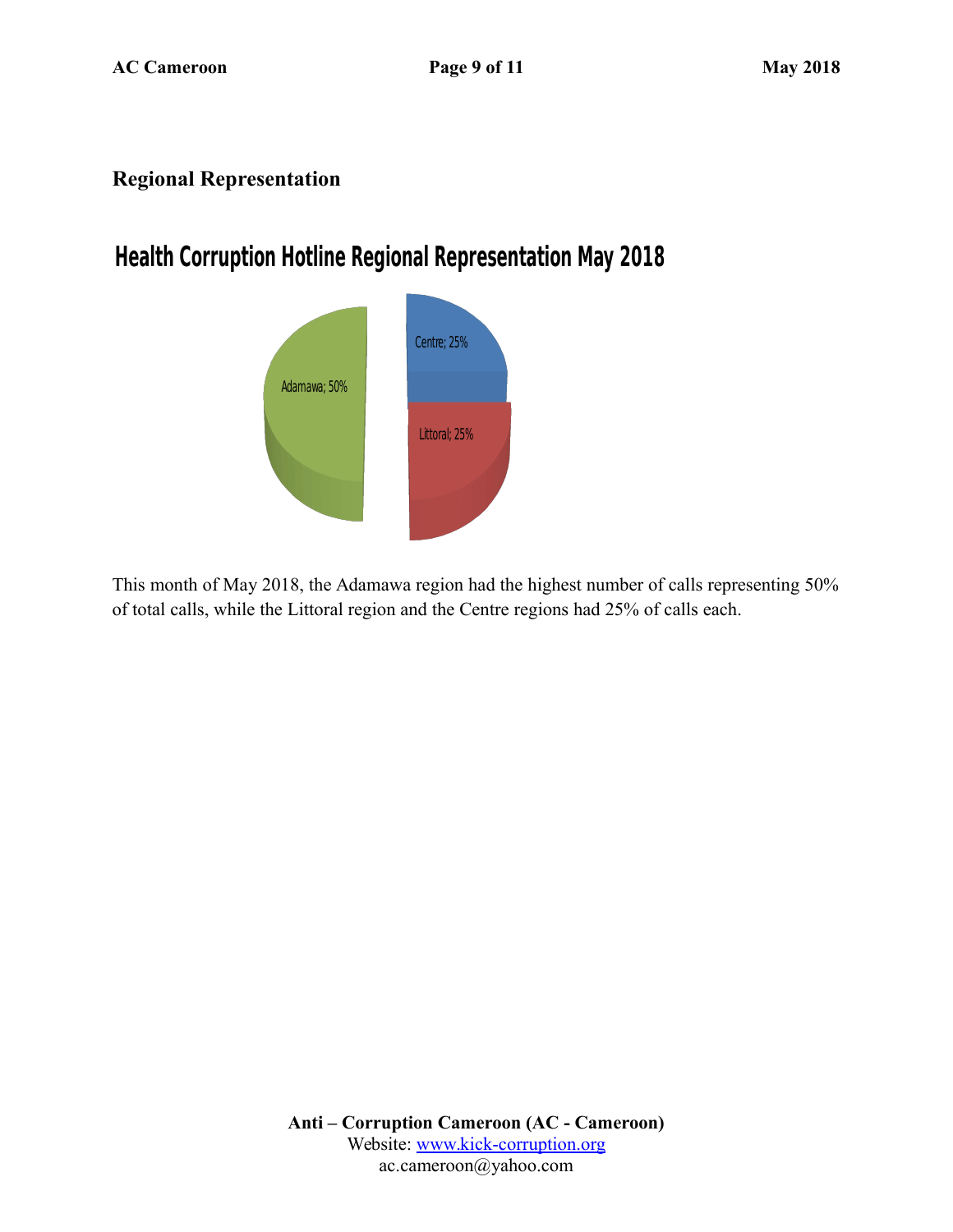#### **Finance AC received funds this month from NEU FOUNDATION**

| <b>Amount</b> in  | <b>Use</b>             | <b>Details</b>    | <b>Amount in USD</b> |
|-------------------|------------------------|-------------------|----------------------|
| <b>Francs CFA</b> |                        |                   |                      |
| 10,000            | <b>AC</b> Hotline      | 23 calls received | \$17.1               |
| 2,500             | <b>HC</b> Hotline      | 9 calls received  | \$4.3                |
| 13,000            | Investigations         |                   | \$22.2               |
| $\mathbf{0}$      | Legal                  | 02 case follow-up | \$0.0                |
| $\theta$          | Media                  | $\overline{0}$    | <b>\$0.0</b>         |
| 350,050           | Management             | Co-ordination     | \$596.8              |
|                   | Office                 | $\overline{0}$    | <b>\$0.0</b>         |
| 375,550           | <b>TOTAL</b>           |                   | \$640.3              |
|                   | <b>Expenditure May</b> |                   |                      |
|                   | 2018                   |                   |                      |